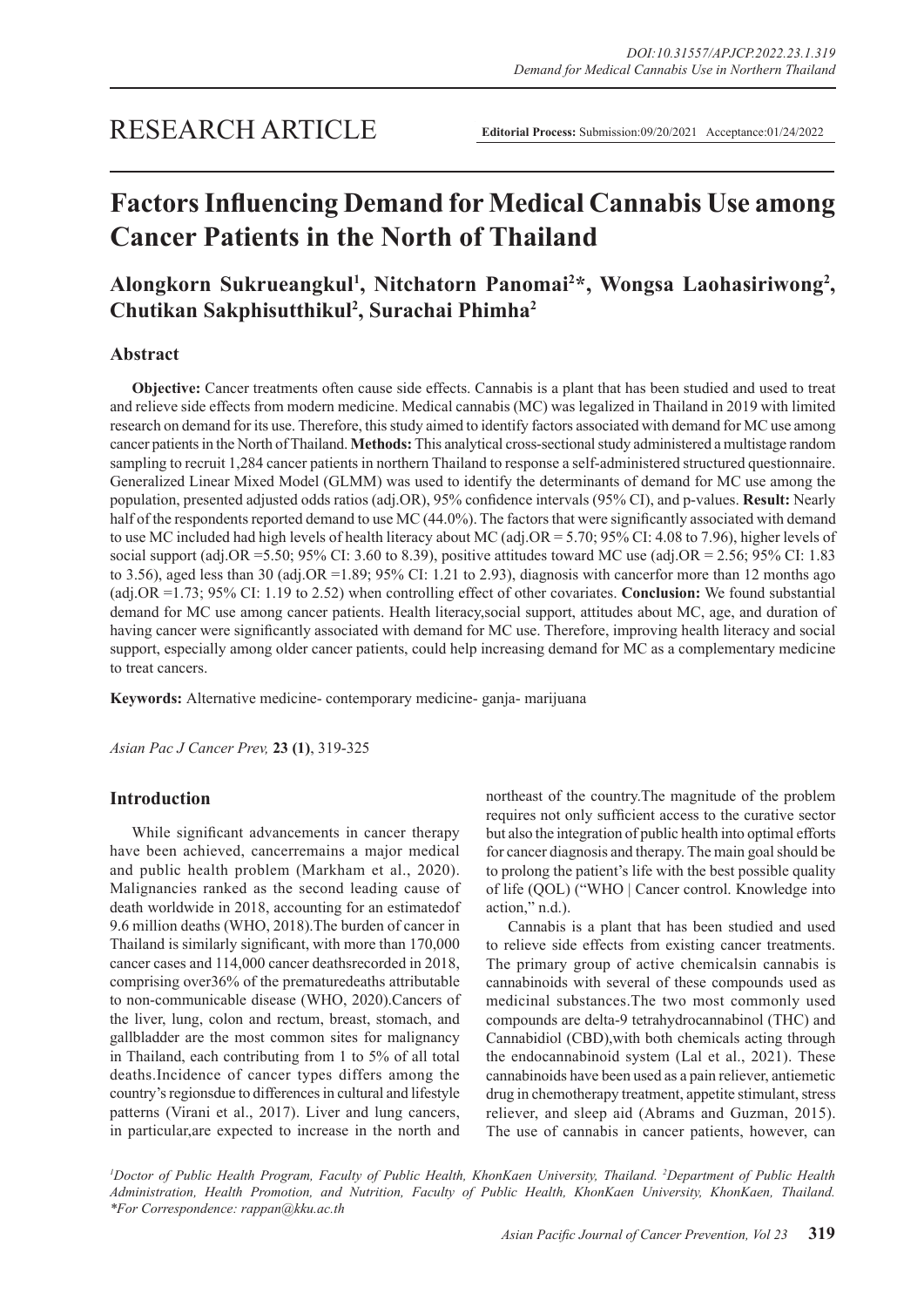#### *Alongkorn Sukrueangkul et al*

cause side effects such as dry mouth, nausea, vomiting, confusion. Special attention is needed for older adults with cardiovascular disease in whom palpitations, tachycardia, high blood pressure can occur, as well as people with mental illness (Whiting et al.,2015; Sexton et al., 2016).

In Thailand, medical cannabis (MC) remains a new concept with only limited research available. The Thai government authorized the use of cannabis for medical purposes in 2019. The rapid introduction of MC has led to misconceptions and controversies, such as 1) the belief that cannabis can cure all diseases, 2) the growth of illegal cannabis trading through online media, and 3) the pursuit of marijuana among ineligible patients (SuphanchaimatandPavasuthipaisit, 2018; SaengkhamandOngkasingh, 2020).

MC use among cancer patients can be considered a form of complementary and alternative medicine (CAM). Demographics associated with use of CAM among cancer patients around the world have shown some notable trends. For example, young women with cancer in Italy were more like to use CAM therapies, including dietary supplements and herbs (Bonacchi et al.,2014). Similarly, in Ghana, being young, married, female, and having a high level of education were all factors that led to increased CAM use following cancer diagnosis (Yarneyet al.,2013). These trends mimic trends in the broader population. For example, in Norway, CAM usage was higher in younger, female, and educated individuals (Kristoffersen et al.,2021).

Clinical characteristics are also important. Patients that have undergone treatment for a long duration of time or had less success in treatment were more like to have higher awareness about CAM, which can affect subsequent usage (Choi et al.,2021). An advanced stage of cancer has been shown to be strongly related to CAM use (Naja et al.,2015). Increased usage of CAM has been associated among rural elderly cancer and among those who have more than one comorbidity (Ayele et al., 2017). Besides demographics and clinical characteristics, social attitudes and previous experience can be an important factor in determining CAM usage. For example, social networks and encouragement from family can strongly influence choices to use CAM (Labidi et al.,2020). Expectations of CAM effectiveness or dissatisfaction with current treatment have also been shown to increase the use of CAM (Tangkiatkumjai et al.,2020; Bauml et al., 2015). However, health literacy regarding CAM is also important, with young men having lower levels of health literacy (Sharoni et al.,2019).

Overall, while cultural and societal differences affect attitudes towards CAM among cancer patients, some similar trends are observed globally, including generally being associated with females, younger age, higher income, more advanced stages of cancer, and previous experience with or knowledge about CAM. Considering cannabis use in particular, MC may be slightly different. For example, MC has been shown to be more common among males compared to females (Haug et al.,2017). Furthermore, there may be higher levels of stigma associated with MC use (Leos-Toro et al., 2018).

Therefore, given the importance of culture,

demographics, and laws, as well as the relative novelty of MC in Thailand, there is a need to understand the role of these factors in affecting MC use among cancer patients in Thailand. Given the higher incidence of cancer in northern Thailand relative to the rest of the country, we were interested in studying demand of MC use among cancer patients in the region. This study aimed to identify factors associated with demand of MC use among cancer patients in northern Thailand.

# **Materials and Methods**

## *Study design*

This cross-sectional study was conducted using an anonymous paper-based survey administered in outpatient cancer clinics located at six public hospitals within northern Thailand (within Ministry of Public Health Regions 1 to 3). The six hospitals were multistage randomly selected. ied

#### *Participants*

Any cancer patient with a cancer diagnosis, receiving treatment at one of the studied hospitals, aged 18 or older, and able to read and write in Thai were eligible for inclusion in the study. Recruitment took place between July 2020 and January 2021. Participants were recruited by register nurse. Participants who received end stage cancer diagnosis or whose severe symptoms prevented them from providing information were excluded.

#### *Instrument*

Data was collected using a self-administered questionnaire that include 6 items with structured question format about MC. Social support were assessed using social support questionnaire, which was coded into a score from 20 to 100. Attitudes were assessed using attitude about MC questionnaires, which was coded into a score from 15 to 45. Knowledge about MC were assessed using knowledge about MC questionnaires, which was coded into a score from 0 to 20, and health literacy about MC, were assessed using health literacy instruments, which was coded into a score from 47 to 188 and score from all questionnaires were converted to percentages. The survey was developed by the project team specifically for this research based on research questions and relevant literature. The questionnaire was test by five experts for validity. The questionnaire was trialed to test the reliability. The Cronbach's Alpha was 0.88 for sociodemographic factors, 0.86 for social support, 0.81 for attitudes, 0.94 for health literacy, and 0.84 for demand of MC use among cancer patients. The Kuder - Richardson was 0.75 for knowledge about MC use questionnaires.

#### *Data Analysis*

Data was entered into a database using STATA software with 100% of data entry checked for accuracy. Simple logistic regression was used to identify association between each individual independent variable and demand of MC use. The independent factors that had p-value smaller than 0.25 (Bursac et al.,2008) were processed in the multivariable analysis using a generalized linear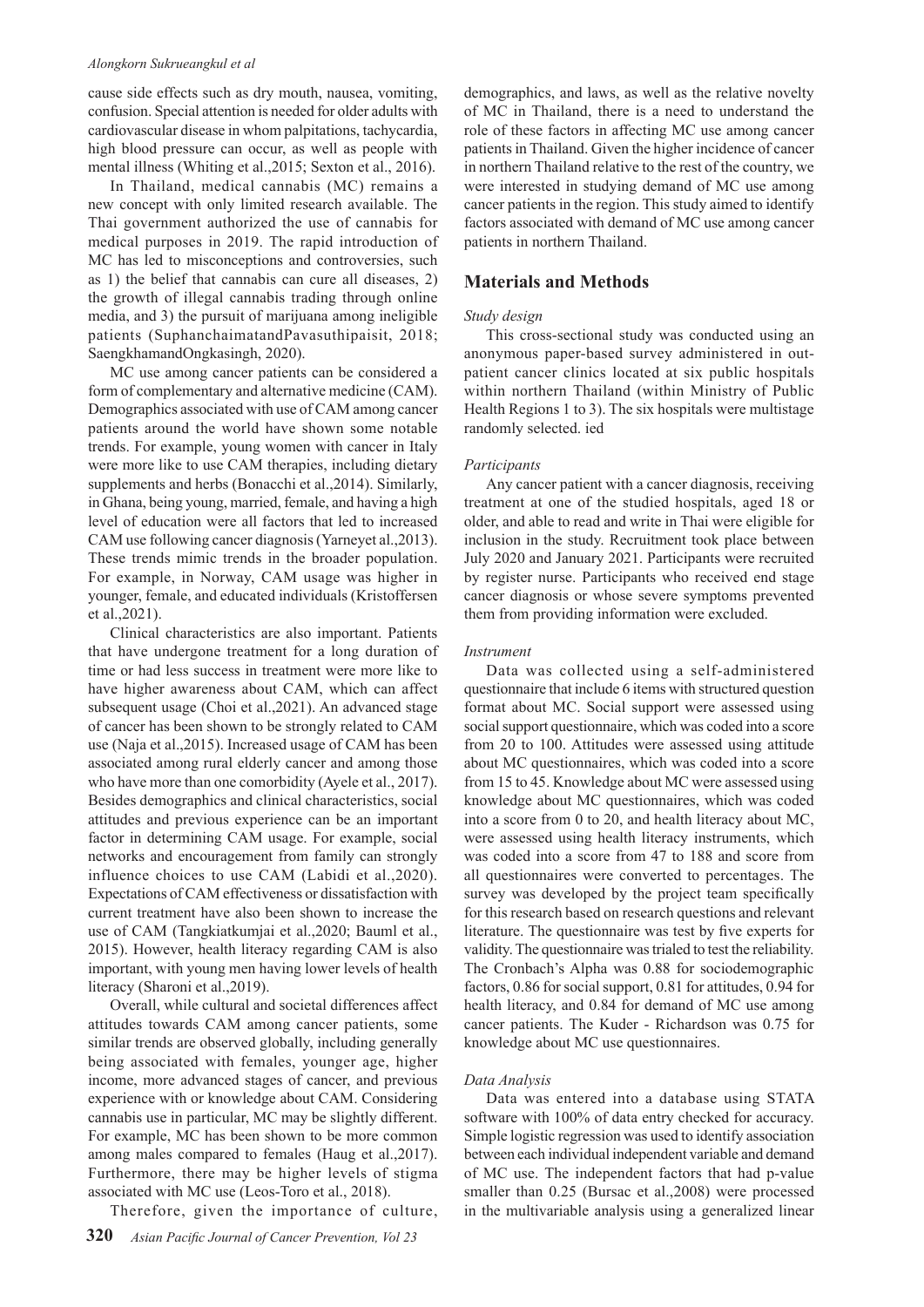mixed model (GLMM) to identify factors associated with demand of MC use when controlling for the effect of other covariates. The magnitude of effectswere presented as adjusted odds ratio (adj.OR) and 95% confidence interval (CI), using a statistical significance levelα=0.05.

#### *Ethical considerations*

This research has been approved by the KhonKaen University Ethics Committee in Human Research base on the Declaration of Helsinki and the ICH Good Clinical Practice Guidelines. Record No. 4.3.01: 23/2020, Reference No. HE632157.

#### **Results**

#### *Patient Characteristics*

In total, 1,284 cancer patients were included in the final analysis.Most of the participants were females  $(61.7\%)$ , with a mean age of  $58.3 \pm 13.0$  years (Table 1). Most reported being currently married or in domestic partnership (74.3%), having completed only primary school (64.7%), and earning amonthly income less than or equal to 10,000 THB (around 312 USD). Among possible health coverage schemes, around three quarters (76.3%) were covered under the Universal Coverage Scheme, which provides public health insurance coverage to those ineligibles for social health insurance (Social Security Scheme) or government fringe benefits (Civil Servant Medical Benefit Scheme). Many participants (69.4%) hada comorbidity in addition to cancer. The most common cancer sites were breast (30.8%), followed by colorectal (20.9%), and lung (9.7%). Theaverage time from diagnosis of cancer was 10.23 months with a large amount of variability  $(\pm 16.57 \text{ months})$ . Most participants (69.4%) were categorized into a group with cancer stage of II, III, or IV. Treatment included chemotherapy (59.3%), radiation therapy (19.8%), and surgery (13.2%). Almost one-third of participants had a high level of social support. (Table 1).

#### *Knowledge, Attitudes, Health Literacy, and Demand for MC*

A large majority of respondents (88.24%) reported having received information about MC (Table 1). The most common source of MC information was family (75.2%), television (52.6%), and social media (37.1%). Attitudes and knowledge about MC were well distributed with nearly equal numbers in the groups. Concerning health literacy, around half (56.5%) of the sample was categorized as having problematic health literacy. Overall, less than half of participants, (44.0%) report having a demand for MC (Table 1).

#### *Bivariable analysis of factors associated with demand for MC use*

Simple logistic regression was used to identify association between each individual independent variable and demand of MC use (Table 2). The independent factors that had p-value smaller than 0.25 were: age less than 30 (OR = 3.48; 95% CI:  $1.72 - 7.03$ : p-value = 0.001), education higher than primary school (OR =  $1.28$ ; 95%

|  | Table 1. Socio-Demographic Factors among Cancer   |  |  |
|--|---------------------------------------------------|--|--|
|  | Patients in the Northern of Thailand. $(n=1,284)$ |  |  |

| r ativitis in the inditional of Thanand. $(n-1,264)$ |        |            |  |  |
|------------------------------------------------------|--------|------------|--|--|
| Factors                                              | Number | Percentage |  |  |
| Gender                                               |        |            |  |  |
| Female                                               | 792    | 61.7       |  |  |
| Male                                                 | 492    | 38.3       |  |  |
| Age group (years)                                    |        |            |  |  |
| $<$ 30                                               | 40     | 3.1        |  |  |
| $\geq 30$                                            | 1,244  | 96.9       |  |  |
| Mean $\pm$ S.D. = 58.3 $\pm$ 13.0                    |        |            |  |  |
| Current relationship status                          |        |            |  |  |
| Married/domestic partnership                         | 954    | 74.3       |  |  |
| Divorced/separated/widowed                           | 227    | 17.7       |  |  |
| Single                                               | 103    | 8          |  |  |
| Highest education level                              |        |            |  |  |
| Primary school                                       | 831    | 64.7       |  |  |
| Junior high school and higher                        | 453    | 35.3       |  |  |
| Monthly income (THB)                                 |        |            |  |  |
| < 10,000                                             | 867    | 67.5       |  |  |
| $\geq 10,000$                                        | 417    | 32.5       |  |  |
| Mean $\pm$ S.D. = 11,425.25 $\pm$ 13,598.54          |        |            |  |  |
| Scheme                                               |        |            |  |  |
| Universal Coverage                                   | 979    | 76.3       |  |  |
| Civil Servant Medical Benefit                        | 195    | 15.2       |  |  |
| Social Security                                      | 110    | 8.6        |  |  |
| Health status                                        |        |            |  |  |
|                                                      | 891    | 69.4       |  |  |
| Comorbidity                                          |        |            |  |  |
| No comorbidity                                       | 393    | 30.6       |  |  |
| Primary cancer site                                  |        |            |  |  |
| <b>Breast</b>                                        | 395    | 30.8       |  |  |
| Colorectal                                           | 268    | 20.9       |  |  |
| Lung                                                 | 124    | 9.7        |  |  |
| Lymphoma                                             | 92     | 7.2        |  |  |
| Cervical                                             | 74     | 5.8        |  |  |
| Other                                                | 327    | 25.4       |  |  |
| Time from diagnosis with cancer (month)              |        |            |  |  |
| < 12                                                 | 1,072  | 62.6       |  |  |
| $\geq$ 12                                            | 212    | 37.4       |  |  |
| Mean $\pm$ S.D. = 10.27 $\pm$ 16.57                  |        |            |  |  |
| Current treatment received                           |        |            |  |  |
| Chemotherapy                                         | 762    | 59.3       |  |  |
| Radiation therapy                                    | 254    | 19.8       |  |  |
| Surgery                                              | 168    | 13.2       |  |  |
| Other                                                | 100    | 7.8        |  |  |
| Stage of Cancer                                      |        |            |  |  |
| Unknown                                              | 179    | 13.9       |  |  |
| In situ                                              | 91     | 7.1        |  |  |
| Stage I                                              | 200    | 15.6       |  |  |
| Stage II-IV                                          | 814    | 69.4       |  |  |
| Received information about cannabis                  |        |            |  |  |
| Yes                                                  | 1,133  | 88.2       |  |  |
| No                                                   | 151    | 11.8       |  |  |
|                                                      |        |            |  |  |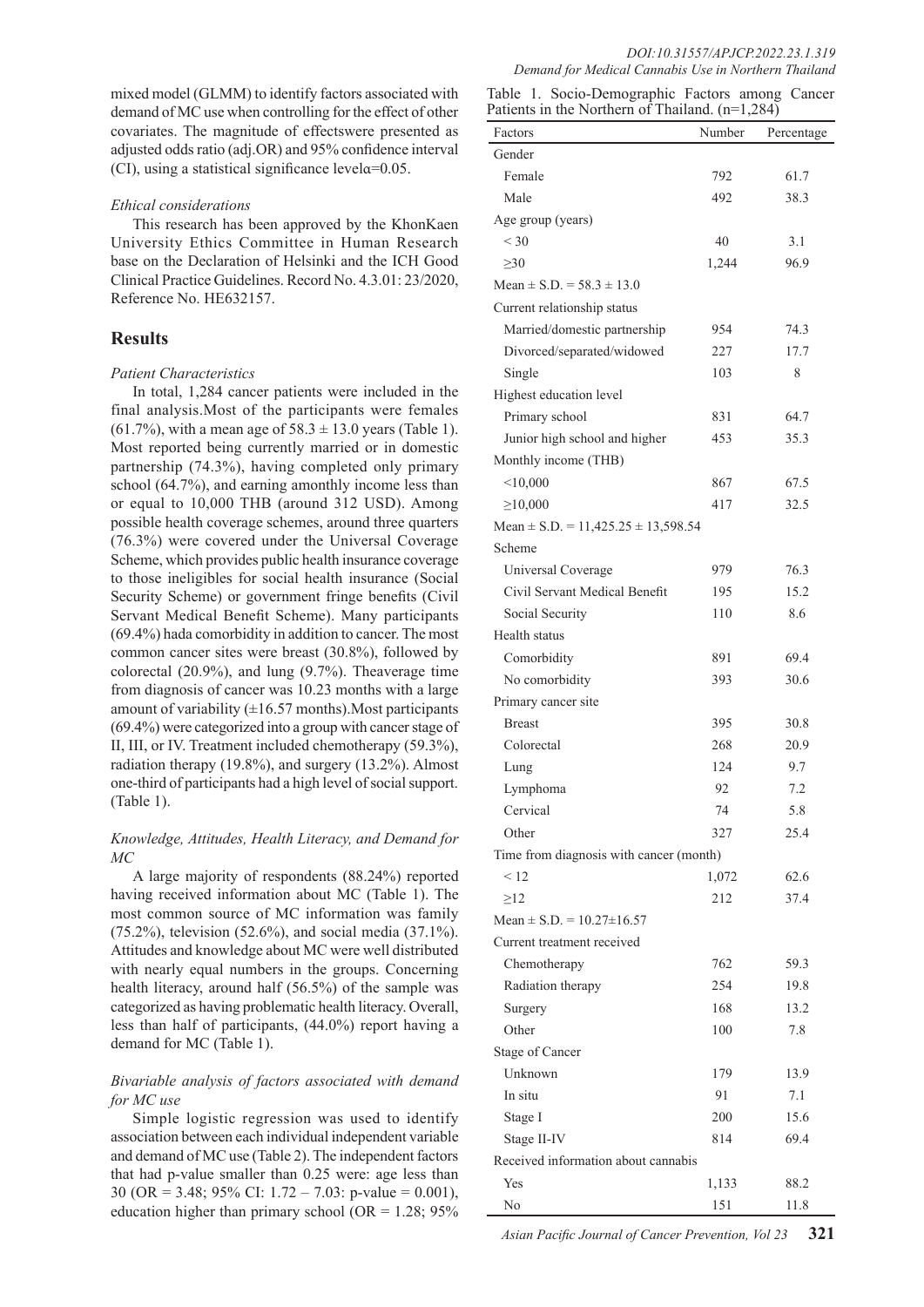#### *Alongkorn Sukrueangkul et al*

Table 1. Continued

| Factors                                               | Number | Percentage |
|-------------------------------------------------------|--------|------------|
| Source of MC information                              |        |            |
| Family                                                | 965    | 75.2       |
| Television                                            | 675    | 52.6       |
| Social media                                          | 476    | 37.1       |
| Doctor, pharmacist, and medical                       | 142    | 11.1       |
| staff                                                 |        |            |
| Newspaper/brochures                                   | 132    | 10.3       |
| Radio                                                 | 89     | 6.9        |
| Academic article                                      | 83     | 6.5        |
| Thai traditional medicine                             | 75     | 5.8        |
| Other                                                 | 27     | 2.1        |
| Social support                                        |        |            |
| Low (less than 60 percentage)                         | 467    | 36.4       |
| Moderate (60-79 percentage)                           | 347    | 27         |
| High (greater than or equal to                        | 470    | 36.6       |
| 80 percentage)                                        |        |            |
| Mean $\pm$ S.D. = 67.48 $\pm$ 13.44                   |        |            |
| Attitude toward MC                                    |        |            |
| Poor (less than 60 percentage)                        | 360    | 28         |
| Fair (60-79 percentage)                               | 439    | 34.2       |
| Good (greater than or equal to<br>80 percentage)      | 485    | 37.8       |
| Mean $\pm$ S.D. = 69.78 $\pm$ 15.47                   |        |            |
| Knowledge about MC                                    |        |            |
| Low (less than 60 percentage)                         | 386    | 30.1       |
| Average (60-79 percentage)                            | 471    | 36.7       |
| Good (greater than or equal to<br>80 percentage)      | 427    | 33.3       |
| Mean $\pm$ S.D. = 60.22 $\pm$ 21.00                   |        |            |
| Health Literacy for medicinal cannabis use dimensions |        |            |
| Inadequate (0-50 percentage)                          | 189    | 14.7       |
| Problematic (51-65 percentage)                        | 726    | 56.5       |
| Sufficient (66-84 percentage)                         | 191    | 14.9       |
| Excellent (85 percentage and                          | 178    | 13.9       |
| over)                                                 |        |            |
| Mean $\pm$ S.D. = 63.50 $\pm$ 12.84                   |        |            |
| Demand to MC use                                      |        |            |
| No                                                    | 719    | 56         |
| Yes                                                   | 565    | 44         |

CI:  $1.01 - 1.61$ : p-value = 0.038), receiving health coverage outside the Universal Coverage Scheme (OR  $= 1.63$ ; 95% CI: 1.27 - 2.10: p-value < 0.001), not have comorbidity (OR = 1.33; 95% CI:  $1.05 - 1.68$ : p-value  $= 0.020$ ), time from cancer diagnosis of 12 months or more (OR = 1.40; 95% CI:  $1.04 - 1.88$ : p-value = 0.026), having previously received information about MC (OR = 1.58; 95% CI: 1.10 - 2.25: p-value = 0.012), high level of social support (OR =  $6.66$ ;  $95\%$  CI:  $5.06 - 8.77$ ; p-value  $\leq 0.001$ ), good attitude toward MC use (OR = 4.03; 95%) CI:  $3.04 - 5.34$ ; p-value <0.001), good knowledge about MC use (OR =  $2.76$ ;  $95\%$  CI:  $2.13 - 3.58$ ; p-value < 0.001),

and adequate to excellent levels of health literacy about MC (OR = 10.92; 95% CI: 8.09 – 14.73; p-value <0.001). (Table 2.)

#### *Multivariable analysis of factors associated with demand for MC use*

The multivariable analysis using GLMM with backward elimination indicated that the factors significantly associated with demand to MC use were: young age of <30 years old (adj.OR =1.89; 95% CI: 1.21 to 2.93), long time from diagnosis with cancer (adj. OR =1.73; 95% CI: 1.19 to 2.52), high social support (adj.OR =5.50; 95% CI: 3.60 to 8.39), positive attitude toward MC use (adj. $OR = 2.56$ ; 95% CI: 1.83 to 3.56), and Adequate- excellenthealth literacy about MC (adj.  $OR = 5.70$ ; 95% CI: 4.08 to 7.96) when controlling other covariates (Table 3).

## **Discussion**

We found that 44.0% of cancer patients in the North of Thailand reported having demand for MC use. This finding was comparable to actual marijuana usage among cancer patients reported in Alberta, Canada (Martell et al., 2018) and in the US(Tringale et al., 2017).Those countries have a longer history of MC legalization compared to Thailand. The Thai government has only recently legalized MC use in 2019. Demand for MC use in Thai society may be enhanced by recent attention. After controlling the covariates with backward elimination in the multivariate analysis, five variables were significantly associated with demand for MC use among cancer patients in northern Thailand. Those variables were higher health literacy about MC,higher social support, positive attitude toward MC use, young age, and longer time from diagnosis with cancers.

In our study, we also found that cancer patients that had adequate to excellent levels of health literacy about MC were 5.70 times more likely to report having demand to use MC when compared with those with insufficient and problematic levels of health literacy about MC. Health literacy has previously been shown to positively correlate with CAM usage (Smith et al., 2019). Another study reported that CAM usage was significantly associated with adequate levels of health literacy among whites in the U.S. (Bains et al., 2011).

People who reported moderate to high levels of social support were 5.50 times more likely to report demand for MC use when compared with those with low levels of social support. Social support has been shown to be related to CAM use in cancer patients (Reblin et al., 2019). It may be that most of the participants received social support from close friends and family members who provided information about MC products for patients to use.

Those participants who reported a fair to good attitude toward MC use were 2.56 times more likely to report demand for MC use when compared to those with poor attitudes toward MC use. A previous study measuring intention to use MC in northeast Thailand reported that those with positive attitudes toward MC were 3.74 times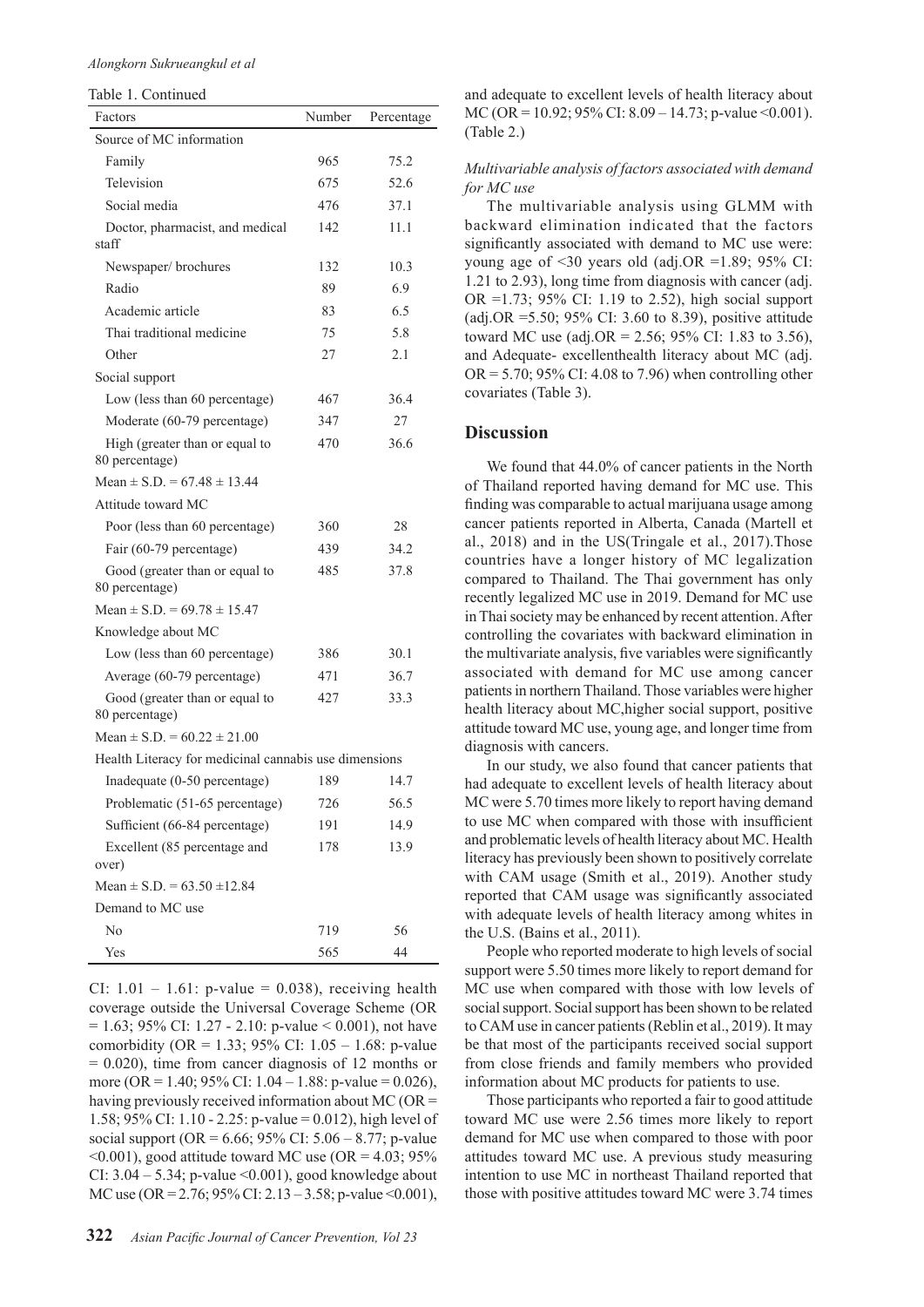| Factors                                                                     | Number | % Demand to MC use | Crude OR     | 95% CI         | P-value          |
|-----------------------------------------------------------------------------|--------|--------------------|--------------|----------------|------------------|
| Sex                                                                         |        |                    |              |                | 0.184            |
| Male                                                                        | 492    | 46.34              | $\mathbf{1}$ |                |                  |
| Female                                                                      | 792    | 42.55              | 0.85         | $0.68 - 1.07$  |                  |
| Age (years)                                                                 |        |                    |              |                | 0.001            |
| $\geq 30$                                                                   | 1,244  | 43.09              | $\mathbf{1}$ |                |                  |
| $<$ 30                                                                      | 40     | 72.5               | 3.48         | $1.72 - 7.03$  |                  |
| Current relationship status                                                 |        |                    |              |                | 0.236            |
| Single/divorced/separated/widowed                                           | 330    | 41.21              | $\mathbf{1}$ | $\overline{a}$ |                  |
| Married/domestic partnership                                                | 954    | 44.97              | 1.16         | $0.90 - 1.50$  |                  |
| Completed education                                                         |        |                    |              |                | 0.038            |
| Primary school                                                              | 831    | 41.88              | $\mathbf{1}$ |                |                  |
| Junior/senior high school/trade or vocational<br>training/University degree | 453    | 47.9               | 1.27         | $1.01 - 1.60$  |                  |
| Scheme                                                                      |        |                    |              |                | $\theta$         |
| Universal coverage                                                          | 948    | 40.82              | $\mathbf{1}$ |                |                  |
| Civil servant medical benefit /social security<br>scheme                    | 336    | 52.98              | 1.63         | $1.27 - 2.09$  |                  |
| Monthly income (THB)                                                        |        |                    |              |                | 0.105            |
| $\leq 10,000$                                                               | 867    | 42.45              | 1            |                |                  |
| $\geq 10,001$                                                               | 417    | 47.24              | 1.21         | $0.96 - 1.53$  |                  |
| Health status                                                               |        |                    |              |                | 0.02             |
| Comorbidity                                                                 | 891    | 41.86              | $\mathbf{1}$ |                |                  |
| Not have comorbidity                                                        | 393    | 48.85              | 1.32         | $1.04 - 1.68$  |                  |
| Time from diagnosis with cancer (month)                                     |        |                    |              |                | 0.026            |
| < 12                                                                        | 1,072  | 42.63              | $\mathbf{1}$ |                |                  |
| $\geq$ 12                                                                   | 212    | 50.94              | 1.39         | $1.04 - 1.87$  |                  |
| Received information about cannabis                                         |        |                    |              |                | 0.012            |
| No                                                                          | 151    | 34.44              | $\mathbf{1}$ |                |                  |
| Yes                                                                         | 1,133  | 45.28              | 1.57         | $1.10 - 2.24$  |                  |
| Social support                                                              |        |                    |              |                | $\boldsymbol{0}$ |
| Low                                                                         | 467    | 17.77              | 1            |                |                  |
| Moderate to high                                                            | 817    | 59                 | 6.65         | $5.05 - 8.76$  |                  |
| Attitude toward MC                                                          |        |                    |              |                | $\boldsymbol{0}$ |
| Poor                                                                        | 360    | 21.67              | $\mathbf{1}$ |                |                  |
| Fair to Good                                                                | 924    | 52.71              | 4.02         | $3.03 - 5.34$  |                  |
| Knowledge about MC use                                                      |        |                    |              |                | $\boldsymbol{0}$ |
| Low                                                                         | 386    | 27.46              | $\mathbf{1}$ |                |                  |
| Average to good                                                             | 898    | 51.11              | 2.76         | $2.13 - 3.57$  |                  |
| Health literacy about MC                                                    |        |                    |              |                |                  |
| Inadequate-Problematic                                                      | 915    | 28.85              | $\mathbf{1}$ |                | $\boldsymbol{0}$ |
| Adequate-Excellent                                                          | 369    | 81.57              | 10.91        | $8.09 - 14.72$ |                  |

Table 2. The Bivariable Analysis of Factors Associated with Demand to MC Use among Cancer Patients in the Northern of Thailand. (n=1,284)

more likely to report having an intention to use MC when compared with those with poor to fair levels (Rakpanich et al., 2020).

Cancer patients aged less than 30 years were 1.89 times more likely to reportdemand for MC use when compared with those aged 30 years or older in our study. Youth has commonly been reported as a factor positively associated with CAM usage, including herbs

and supplements(Bonacchi et al.,2014).Similarly, younger cancer patients may be more likely to prefer biological alternative medicines, such as plant-based medicines(Ciarlo et al.,2021).Reasons for these differences in the younger age may be better health, faster recovery after cancer, higher tolerance of side effects from treatment, and better abilities in searching for information.

Those participants who had been diagnosed at least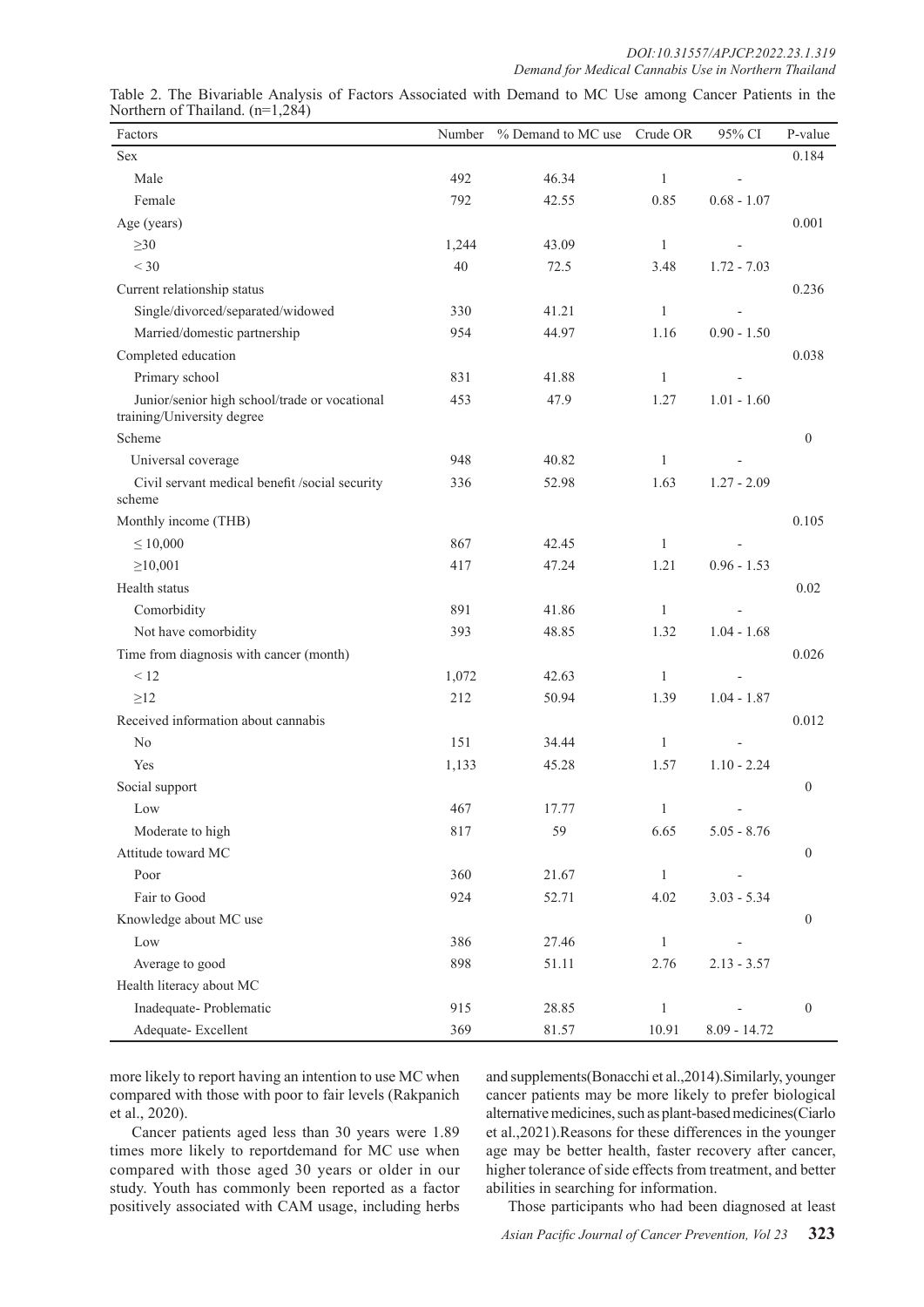#### *Alongkorn Sukrueangkul et al*

| Factors                                 | Number | % Demand to MC use | Crude OR | Adjust OR | 95% CI                   | P-value     |
|-----------------------------------------|--------|--------------------|----------|-----------|--------------------------|-------------|
| Age (years)                             |        |                    |          |           |                          | 0.005       |
| $\geq 30$                               | 1,244  | 43.09              |          | 1         |                          |             |
| $<$ 30                                  | 40     | 72.5               | 3.48     | 1.89      | $1.21 - 2.93$            |             |
| Time from diagnosis with cancer (month) |        |                    |          |           |                          | 0.004       |
| < 12                                    | 1,072  | 42.63              | 1        | 1         | $\overline{\phantom{a}}$ |             |
| $\geq$ 12                               | 212    | 50.94              | 1.39     | 1.73      | $1.19 - 2.52$            |             |
| Social support                          |        |                    |          |           |                          | ${}< 0.001$ |
| Low                                     | 467    | 17.77              | 1        | 1         | $\overline{\phantom{a}}$ |             |
| Moderate to high                        | 817    | 59                 | 6.65     | 5.5       | $3.60 - 8.39$            |             |
| Attitude toward MC use                  |        |                    |          |           |                          | ${}< 0.001$ |
| Poor                                    | 360    | 21.67              | 1        | 1         | $\overline{\phantom{a}}$ |             |
| Fair to Good                            | 924    | 52.71              | 4.02     | 2.56      | $1.83 - 3.56$            |             |
| Health literacy about MC                |        |                    |          |           |                          | ${}< 0.001$ |
| Inadequate/ Problematic                 | 915    | 28.85              | 1        | 1         |                          |             |
| Adequate/Excellent                      | 369    | 81.57              | 10.91    | 5.7       | $4.08 - 7.96$            |             |

Table 3. The Multivariable Analysis of Factors Associated with Demand to MC Use among cancer patients in the Northern of Thailand. (n=1,284)

12 months earlier were 1.73 times more likely to report demand for MC use when compared with those diagnosed less than to 12 months. Previous studies have reported that time from diagnosis with cancer was positively correlated with CAM use in cancer patients (Truant et al., 2013). One possibleexplanation is that when a person transitions to chronic illness, they begin searching for information on how to take care of their own health, in turn increasing their health literacy, resulting in a decision to use MC.

This cross-sectional study found that 44.0% of cancer patients in the North of Thailandreported demand to use MC. The significant factors associated with reported demand to use MC were adequate to excellent levels of health literacy on MC use,moderate to high level of social support, fair to good attitudes about MC use, younger age, and longer time from diagnosis with cancer controlling for other covariates.

# **Author Contribution Statement**

All authors contributed equally to this work.

# **Acknowledgements**

We extend our sincere thanks to the cancer patients who agreed to participate. Moreover, thank you very much for Faculty of Public Health, KhonKaen University, Thailand, for their constant encouragement and support. The authors thank all the patients who participated in the study.

# *Approval*

The current study deals with primary data, so it doesn't need from approval of scientific body. This paper is a part of the dissertation submitted in fulfillment of the requirements for the degree of Doctor of Public Health Program, Faculty of Public Health, Khon Kaen University, Thailand.

# *Funding Statement*

The research is not funded by a specific project grant, but rather from personal fund of the authors.

# *Availability of data*

The datasets are not publicly available due to ethical restrictions but are available from the corresponding author on reasonable request.

#### *Conflict of interest*

All authors declared no conflict of interest.

# **References**

- Abrams DI, Guzman M (2015). Cannabis in cancer care. *Clin Pharmacol Ther*, **97**, 575–86.
- American Cancer Society (2016). Cancer Treatment and Survivorship Facts and Figures 2016-2017. Available at: cancer-treatment-and-survivorship-facts-andfigures-2016-2017.pdf Accessed on 27/04/2021.
- Ayele AA, Tegegn HG, Haile KT, et al (2017). Complementary and alternative medicine use among elderly patients living with chronic diseases in a teaching hospital in Ethiopia. *Complement Ther Med*, **35**, 115-9.
- Bains SS, Egede LE (2011). Association of health literacy with complementary and alternative medicine use: a cross-sectional study in adult primary care patients. *BMC Complement Altern Med*, **11**, 138.
- Bauml JM, Chokshi S, Schapira MM, et al (2015). Do attitudes and beliefs regarding complementary and alternative medicine impact its use among patients with cancer? A cross-sectional survey. *Cancer*, **121**, 2431–8.
- Bonacchi A, Fazzi L, Toccafondi A, et al (2014). Use and perceived benefits of complementary therapies by cancer patients receiving conventional treatment in Italy. *J Pain Symptom Manage*, **47**, 26–34.
- Bursac Z, Gauss CH, Williams DK, Hosmer DW (2008). Purposeful selection of variables in logistic regression. *Source Code Biol Med*, **3**, 1–8.
- Cancer control. Knowledge into action. WHO guide for effective programmes. Module 4 Cancer Control: Knowledge into